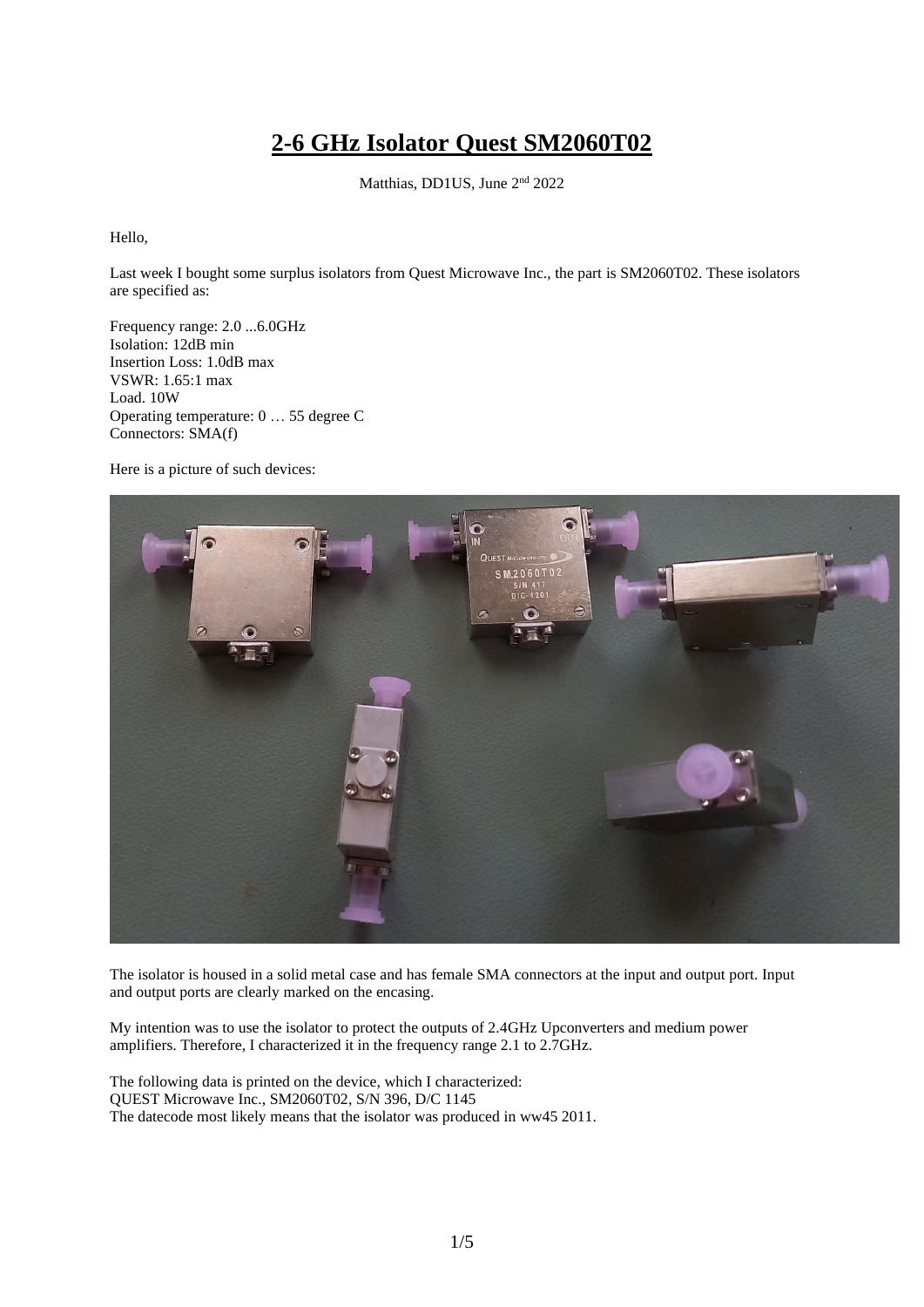

Below you will find some measurement results of this S-band isolator. All measurements were done in the frequency range 2.1GHz to 2.7GHz.

S11 input matching (return loss at 2400MHz is 26.5dB)

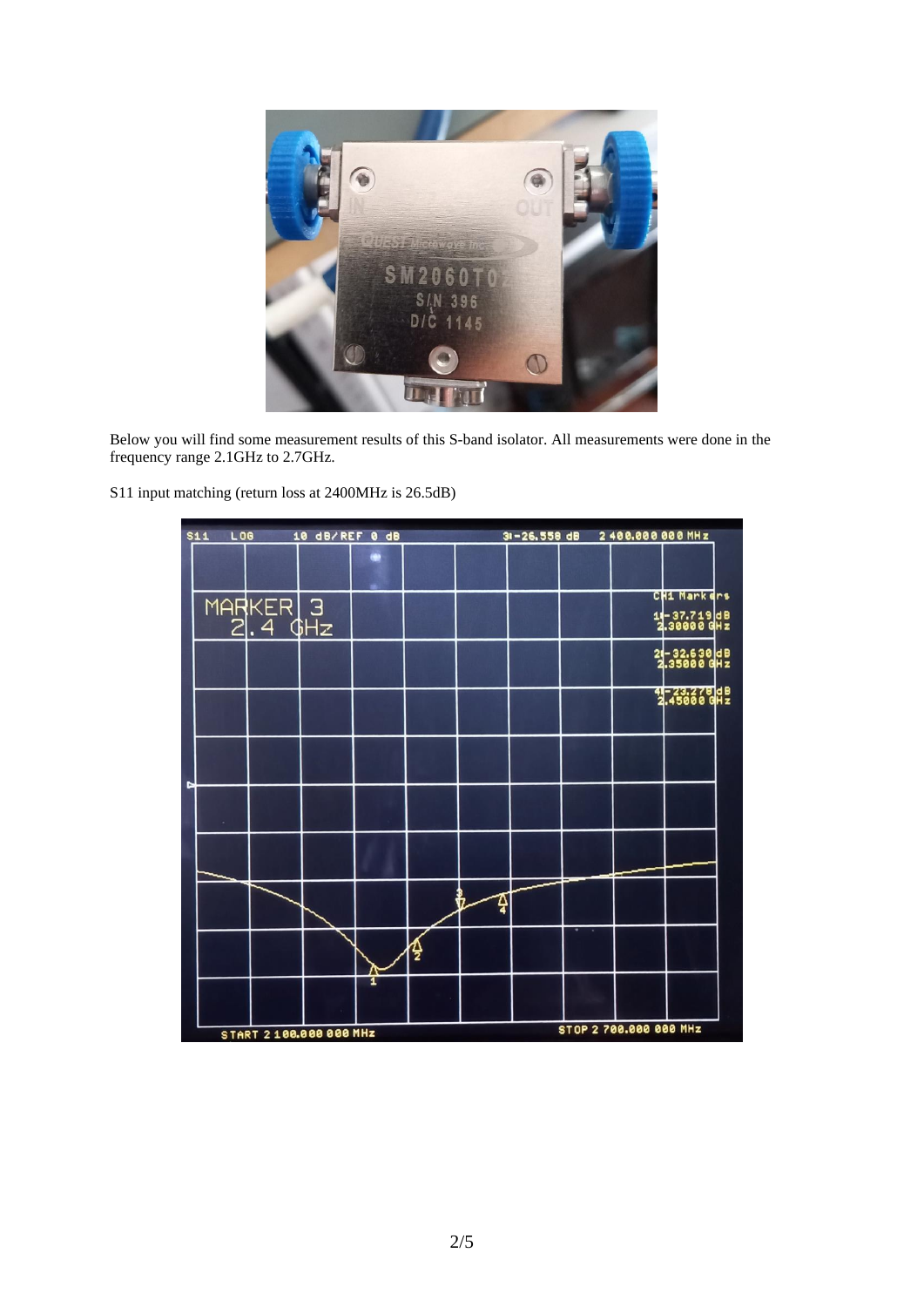

S21 forward transmission (insertion loss at 2400MHz is 0.17dB)

| S <sub>21</sub> | <b>LOG</b>          | .25 dB/REF 0 dB         |   |   |   | 3 -- 17380 dB | 2400.000 000 MHz       |                            |
|-----------------|---------------------|-------------------------|---|---|---|---------------|------------------------|----------------------------|
|                 |                     |                         |   |   |   |               |                        |                            |
|                 |                     |                         |   |   |   |               |                        | CH1 Markers                |
|                 | MARKER 3<br>2.4 GHz |                         |   |   |   |               |                        | 1-17210dB<br>2.30000 GHz   |
|                 |                     |                         |   |   |   |               |                        | 2 -- 16530 dB              |
|                 |                     |                         |   |   |   |               |                        | 4 - 19250 dB<br>245000 GHz |
| Þ               |                     |                         |   |   |   |               |                        |                            |
|                 |                     |                         | ₽ | Ă | W |               |                        |                            |
|                 |                     |                         |   |   | 4 |               |                        |                            |
|                 |                     |                         |   |   |   |               |                        |                            |
|                 |                     |                         |   |   |   |               |                        |                            |
|                 |                     |                         |   |   |   |               |                        |                            |
|                 |                     | START 2 100.000 000 MHz |   |   |   |               | STOP 2 700.000 000 MHz |                            |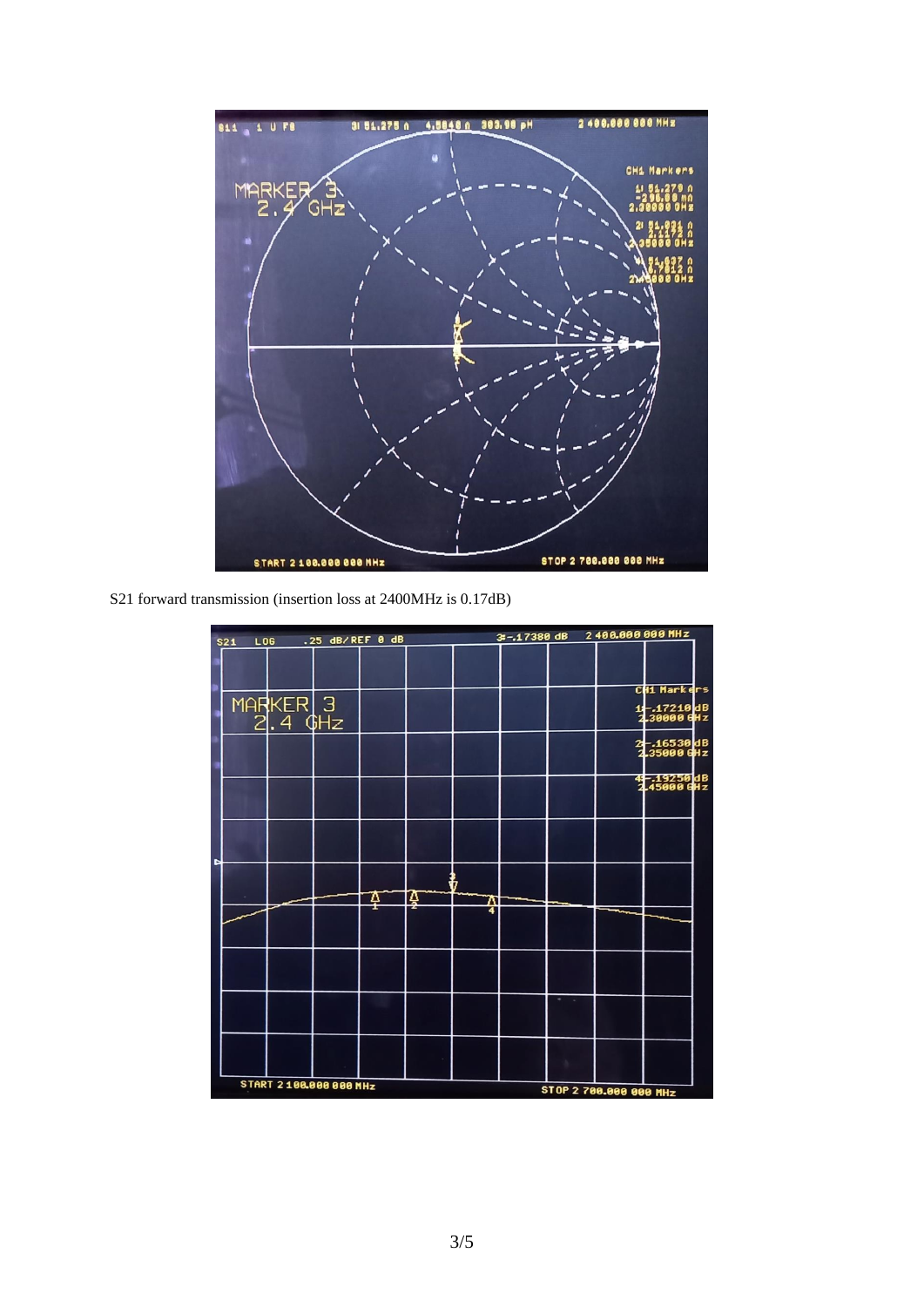S12 reverse transmission (isolation at 2400MHz is 20.6dB)



S22 output matching (return loss at 2400MHz is 27.7dB)